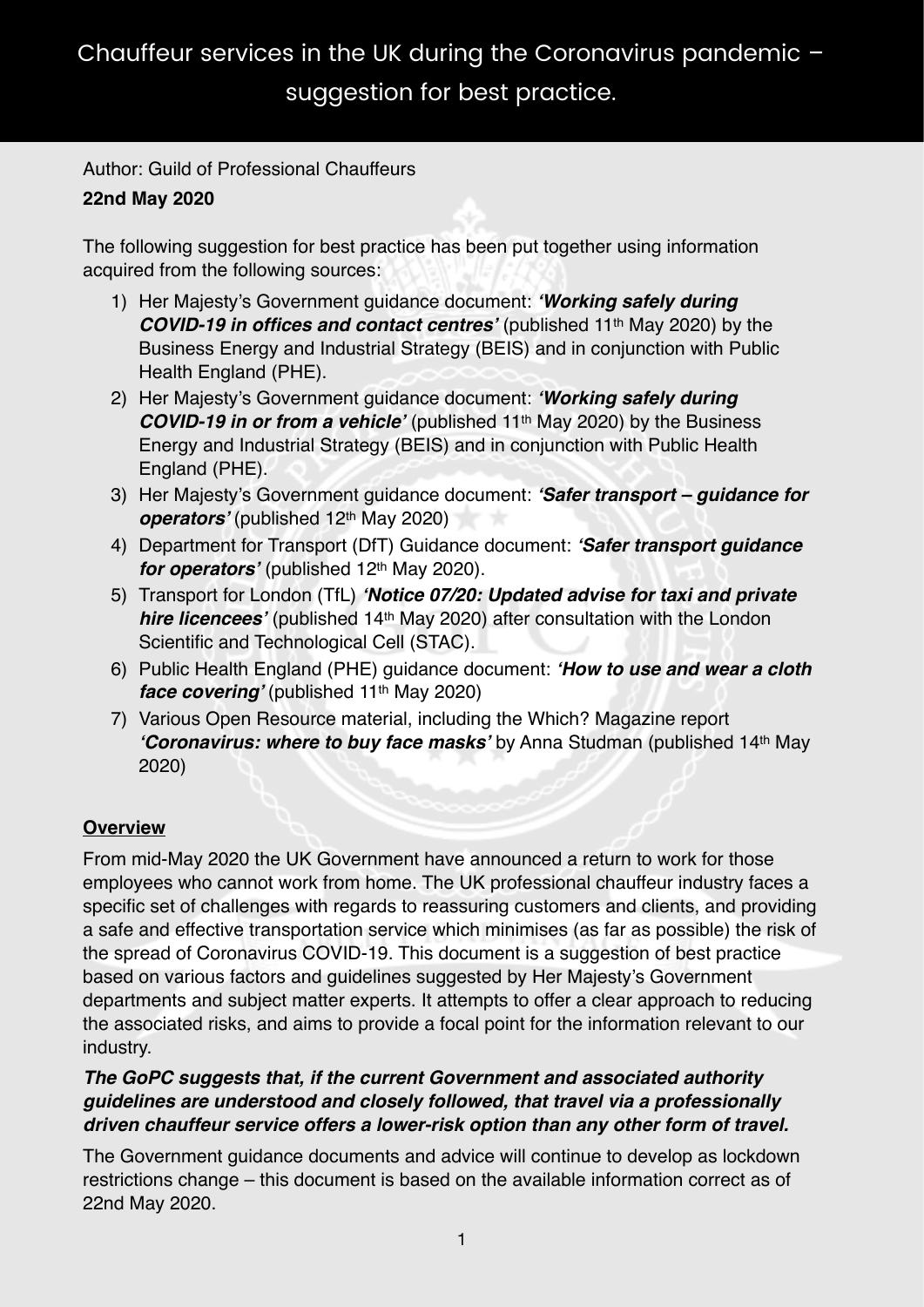# Chauffeur services in the UK during the Coronavirus pandemic – suggestion for best practice.

#### Quote from Public Health England (PHE):

*"PHE recommends trying to keep 2 metres apart from people where possible, as a precaution. However, this is not a rule and the science is complex.* 

#### *The key thing is not to be too close to people for more than a short amount of time, as much as you can".*

Clearly a chauffeur-driven passenger cannot follow this suggestion, and neither can the chauffeur. This document aims to provide the safest possible options and alternatives for both.

#### PPE

#### a) Face coverings/masks

After studying the guidance information currently available it is important to understand the difference between the benefits that a face mask or face covering can actually offer, as opposed to what the public or common perception may be. The best standards of face mask are those used by the medical profession - and this is mainly due to the close-fitting nature (no gaps at any point where the mask meets the face). Also, the type of filtration used. Any other type of mask or covering will most likely have gaps, and this fact alone means the following: **that the mask or face covering may stop the spread of infection from the wearer to others. It will not, however, protect the wearer from infection from others**. Also depending on the type of material and filtration system, tight-fitting masks may also not offer full protection. Various government departments are requesting that the public do not purchase medical profession standard equipment, but instead leave these stocks to be available to the NHS. Therefore, after taking multiple factors into account, it is suggested that chauffeurs and operators source and utilise washable/reusable fabric face coverings which are handled and sanitised in the correct way\*.

It is important that chauffeurs and operators (and passengers) are fully aware of the *actual benefits* and are not provided with a false sense of security, or that the PPE inadvertently offers a placebo effect of complete safety. Chauffeurs wearing masks or face coverings should be made aware that the masks are to protect the passengers rather than themselves. Passengers of course should also be made to wear disposable face masks or coverings, and supplies should be available in the vehicle and provided to those passengers who do not have their own. This is to protect the chauffeur and to maintain a clean sanitised vehicle interior.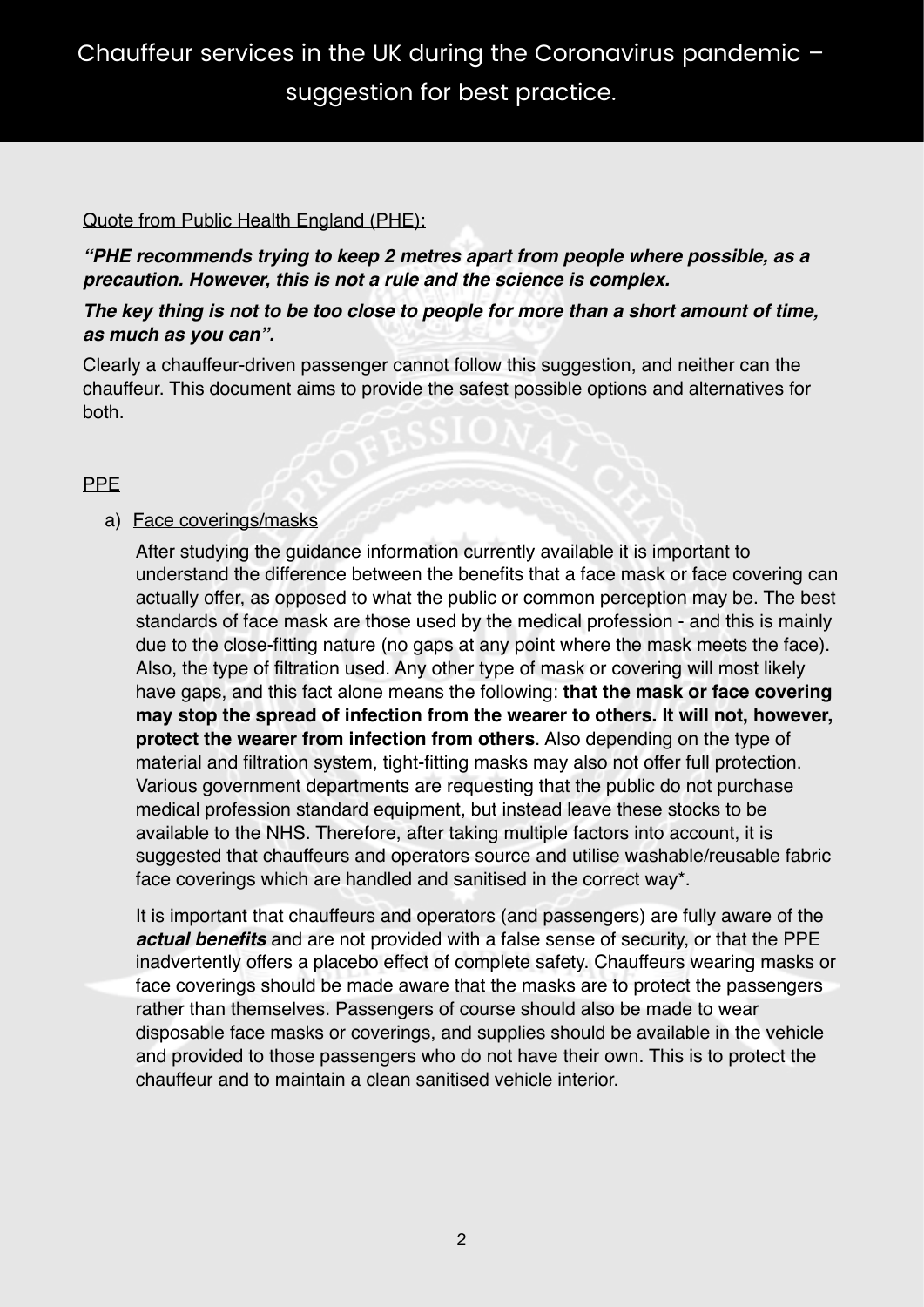\*A cloth covering or mask should cover the wearer's mouth and nose and allow the wearer to breathe comfortably. HANDS MUST BE WASHED (minimum 20 seconds) before putting it on and washed again after taking it off. After use, the reusable mask must be carefully placed in a disposable bag until it is washed. The wearer must AVOID TOUCHING THEIR EYES, NOSE OR MOUTH AT ALL TIMES. DO NOT TOUCH THE FRONT OF THE FACE COVERING OR THE PART OF THE COVERING THAT HAS BEEN IN CONTACT WITH THE MOUTH AND NOSE. The face covering or mask can be washed with other laundry in a washing machine – the bag must be disposed of and hands washed again. Each chauffeur who is part of a team should of course have their own mask, and not share. These same procedures apply to those working in an office environment. See relevant section below.

#### b) Disposable gloves

Disposable gloves, in reality, do not afford any added protection from the spread of COVID-19. In some cases their use may even inadvertently increase the spread of the virus, due to the false sense of security they may offer the wearer. If the COVID-19 bacteria is picked up on a glove after contact, it can then be passed to every other object or surface the wearer touches, such as a car steering wheel for example. Or more concerningly the eyes, nose, or mouth Infection is not possible through the skin, therefore simply washing hands (minimum 20 seconds) thoroughly and often will actually afford the exact same protection as wearing disposable gloves.

**However**, there is a certain aesthetic assurance that may be appreciated by passengers and clients, therefore it is suggested that disposable gloves ARE worn by the chauffeurs AND passengers with the proviso that all are fully aware of the facts, and that the gloves (both passenger's and driver's) must be carefully disposed of as soon as possible after completion of the task. **The wearer must not touch their eyes, nose or mouth, and must ensure that hands are washed correctly both before putting the gloves and immediately after taking them off**. Hand sanitiser must be available in vehicles, and passengers should make use of this before entering the vehicle and being offered a fresh pair of gloves by the chauffeur. All surfaces touched with (or without) the gloves must be sanitised after

- **• Handshakes as a greeting/courtesy for passengers should be avoided.**
- **• Carrying passenger's luggage as a courtesy should also, where possible, be avoided.**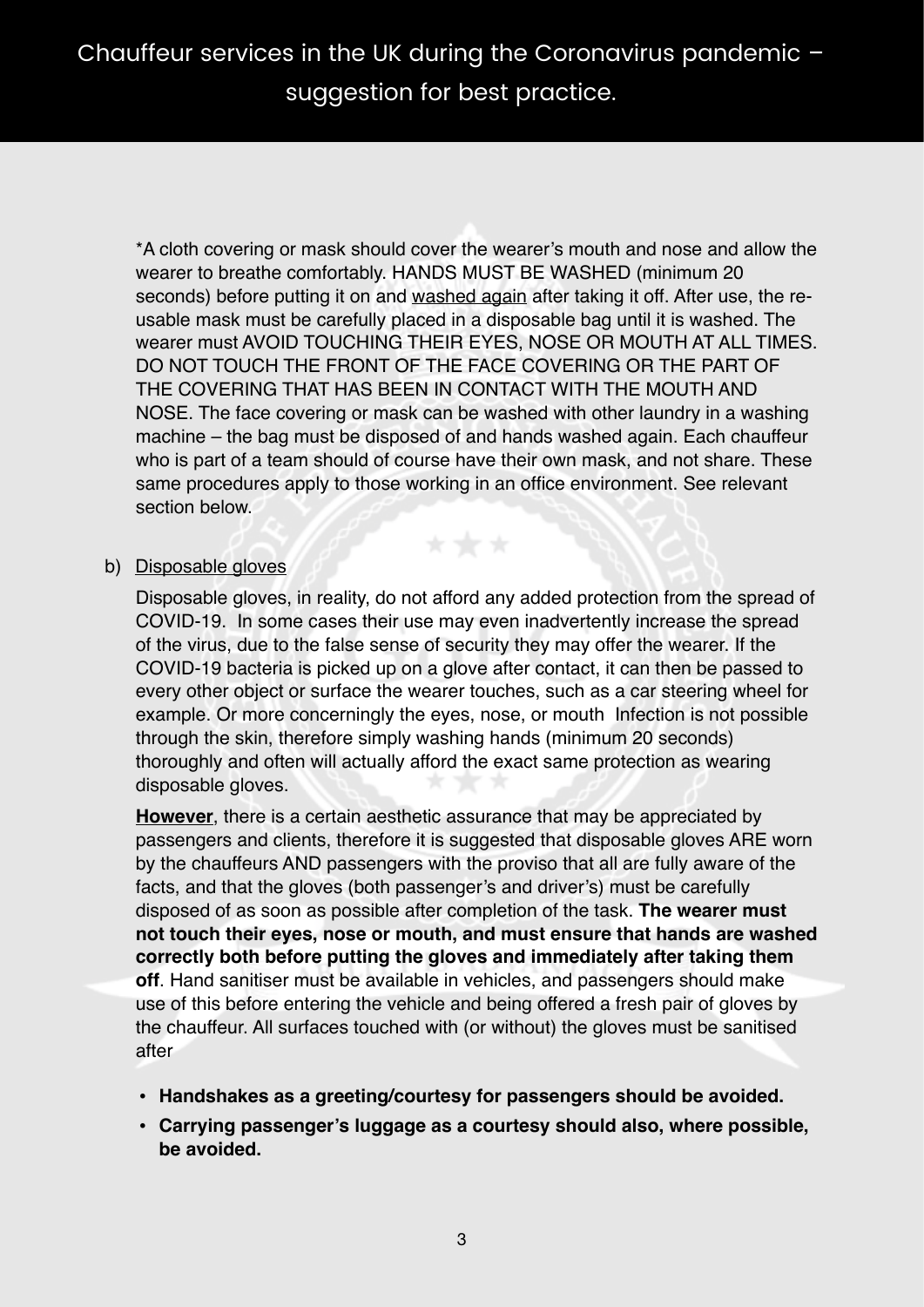## c) Contactless thermometers

It is suggested (by the GoPC and its NHS Health Care professional consultant, Simon Greenfield) that contactless thermometers could potentially be used by chauffeurs and operators. It is obviously important that every chauffeur is fit for duty, and could be checked on arrival for work to see if they have a high temperature\*. If so, they should immediately return home and self-isolate as per the operators/PHE guidelines. If a chauffeur is commencing work when no colleagues are available to assist then he or she could self-check and act appropriately. *Chauffeurs should not commence a task knowing that they have a high temperature\* but should instead source an alternative chauffeur to complete the task on their behalf. This will be a difficult choice, but a necessary one.*

Passengers could also be checked for a high temperature\* once they give their consent. If a temperature\* is discovered, then the journey should be aborted if possible. Pickups at airport terminals or other remote locations may present a unique challenge, and discretion will need to be used. However, for pickups from the home or office environment the journey should be aborted if a high temperature is discovered.

 \*Public Health England (PHE) states that anything over 37.8 Celsius is classed as a potential COVID-19 infected person.

d) Partition screens

Perspex/plastic partition screens have recently become available. The recent report via TfL/STAC explains that unless the screens are hermetically (airtight) sealed at all points (with no portal or opening) then they do not provide full protection from coughs or sneezes/spread of the virus. With a fully & correctly sealed unit, communication between driver and passenger would not be possible unless an intercom system was fitted. With this in mind, the majority of screens currently available do not offer realistic effectiveness. Chauffeurs and operators who choose to have these screens fitted should by all means do so, however it is vitally important that they are honest, truthful, and accurate with the facts when dealing with their clients. Chauffeurs and operators should refrain from advising their clients that they are fully protected, as this is not fact. Chauffeurs and operators should not feel pressured to install partition screens, and this document provides the validation for that choice. Face covering PPE provides the same level of protection as a screen. Some chauffeur vehicles have side air bags that deploy from the side pillars, and if fitted without consideration these screens could (potentially) interfere with air bag deployment. There is no hard evidence to prove this point, however common sense would suggest that anything obstructing an airbag would detract from customer safety, and the GoPC strongly recommends that this is taken into consideration. It is fair to say that the general public may feel more comfortable seeing a partition (regardless of whether it provides a genuine benefit) and an element of reassurance may result. However, it is important that everyone is aware of the facts surrounding this (and all) PPE.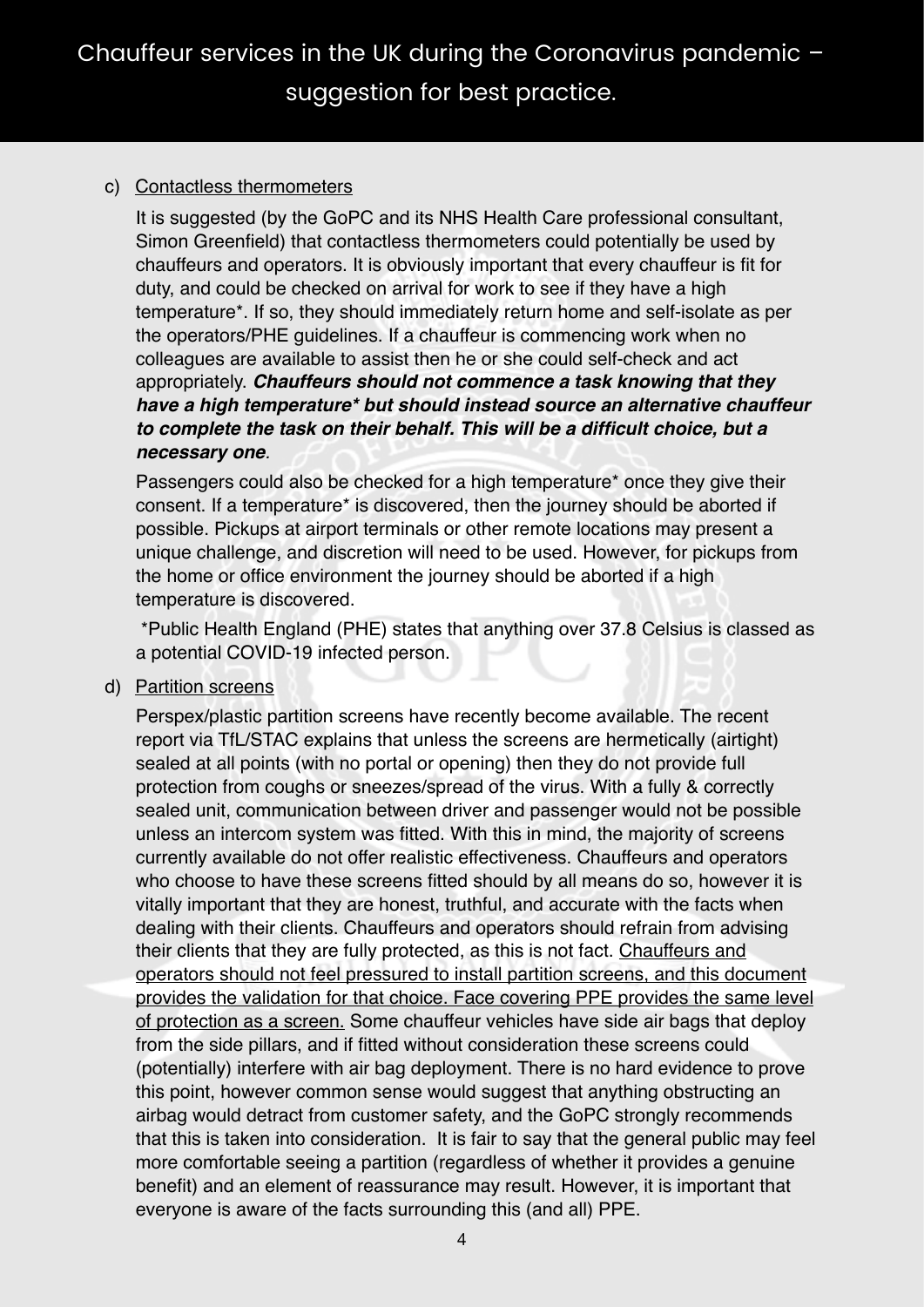#### Vehicle environment

- a) Anti-bac gel or sanitiser wipes must be readily available to both passengers and chauffeurs. PPE (as discussed above) should be made available to the passenger(s) if they do not provide their own. **Chauffeurs and operators should clearly share and explain the Government & authority guidelines regarding the correct use and limitations of PPE to their clients.**
- b) All vehicles should be thoroughly cleaned and sanitised before after each use. Commonly used touch-points such as door handles (both interior and exterior) control buttons (front and rear) headrests, armrests, steering wheel etc. should be sanitised using an appropriate disposable cloth and anti-bacterial detergent.
- c) The GoPC recommends that care should be taken that the leather interior of chauffeur cars does not become damaged by using harsh or overly-powerful cleaning agents.
- d) Large MPV's such as the Mercedes-Benz V-Class are the default vehicle for use, as they provide the 2-metre distancing required between the driver and rear passenger seat. Guidelines suggest that seating back-to-back is preferable, and some MPV's (including the V-Class) provide that option if preferred by driver/passenger.
- e) There will be times when MPV's are not available, and in the case that a saloon car is used (for example Mercedes-Benz S-Class or E-Class) guidelines state that the passenger should sit in the rear-left seat to maximise the distance between passenger and driver.

Travelling in the front passenger seat should be avoided where possible.

f) Windows should be open slightly when in use to allow ventilation and a constant flow of air through the vehicle. This reduces the risk of spreading the virus within the vehicle between occupants.

ABILITY IS ADVANTAGE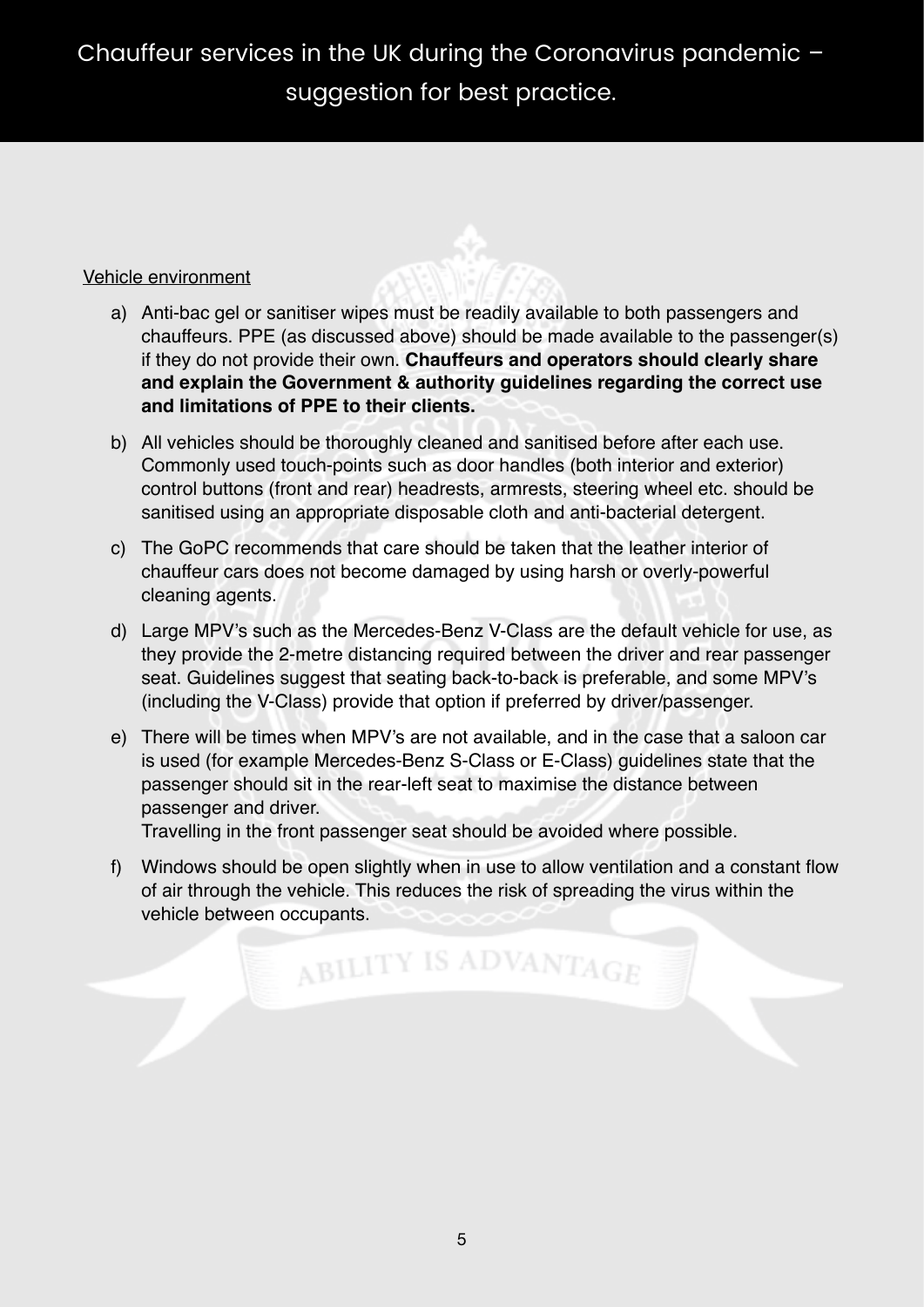## Office environment

a) Cleaning/sanitisation:

Following suggested guidelines, any chauffeur operator office or working environment should be cleaned and sanitised as much as possible, paying particular attention to common touch-points such as door handles and desks. **Hands should be washed for a minimum of 20 seconds, and often**. Staff welfare facilities (toilets, washrooms, showers etc.) should be regularly and thoroughly cleaned. Thorough cleaning should take place on entry and exit as a minimum, and also at times in between where possible. Appropriate equipment (cleaning products and anti-bac gel etc) should be made available at all times. Commonly shared items in the office, such as landline phones, kettle, computer keyboard/mouse, window sliders, fridge door, door handles etc. would need to be carefully sanitised after use by each team member. Bins should be emptied regularly.

- b) 2 metre distancing should be observed, and tape should be laid on the floor area where possible to mark and define areas to maintain this.
- c) Ventilation: in line with suggested practice, windows should always be open when occupied to allow adequate airflow and ventilation, thereby reducing the risks of virus spreading.
- d) Shift patterns

Guidelines suggest that members of an office-based team use a staggered shift pattern to help minimise the numbers of people present at any one time. This level of staff presence is to be reviewed as lockdown policy changes.

## Garage environments

- a) All commonly used contact points, such as garage door handles, shutter up/down buttons, vacuum cleaner, power wash, etc. should be sanitised after use by any team member.
- b) Bins in the garage environment should be emptied as frequently as possible.